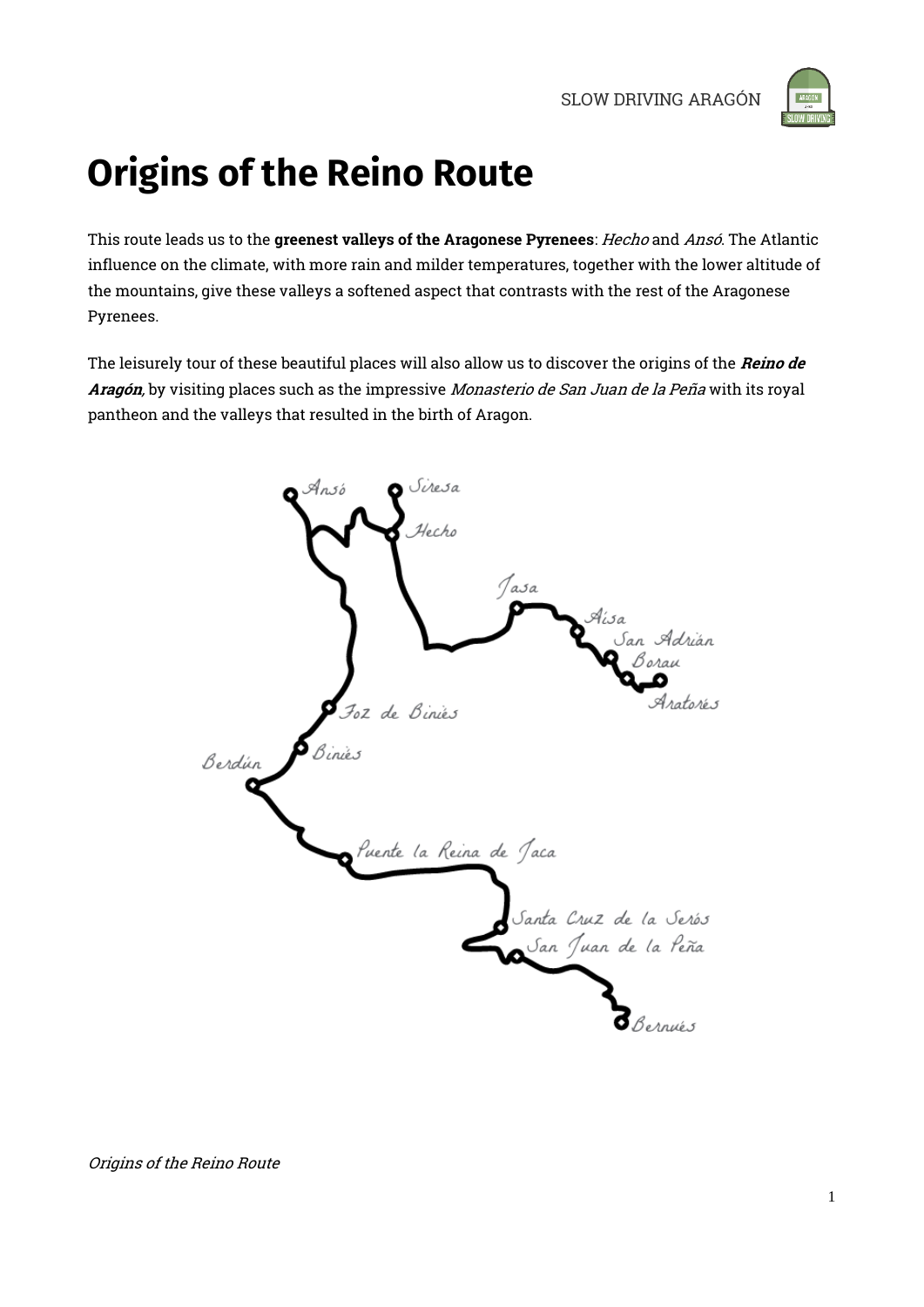

#### Directions and points of interest

Congratulations, you are going to enjoy the slow driving route "Origins of the Reino Route". Follow the directions that we give you below and don't miss any of the details of these really marvellous places. Let's go!

#### DEPARTURE

This route begins in Aratorés, which is 1.5 hours by car from Huesca heading towards Jaca, then France.

Aratorés

Aratorés is a small town that sits on a plain, at the foot of the *Sierra de los Ángeles* and not far from the Aragon River. It is one of the villages in the valley that has known how best to preserve the traditional architecture and its rural surroundings. A walk through its quiet streets allows you to contemplate a good sample of well-preserved or restored buildings of interest. Its highlights are the parish of San Juan Bautista, of Roman origin (12th century), extended and reformed in the baroque era. However, the best known feature of the temple is the stone incrusted on the outside, next to the façade, dating back to the year 901 and deriving from an old hermitage near the town.

Services: Accommodation

Point 1

Starting the route in Aratorés, you travel 3.7km along the winding road to the west until you reach Borau. Halfway down, there is a roundabout.

Borau

Borau is a town located more than 1,000 metres above sea level and crossed by the River Lubierre. It has the status of a village, which indicates its importance in the past as a population centre. The traces of that splendour are present throughout the town centre in the façades of some of its buildings and in the entity of many of the houses, which have been restored with an exquisite taste.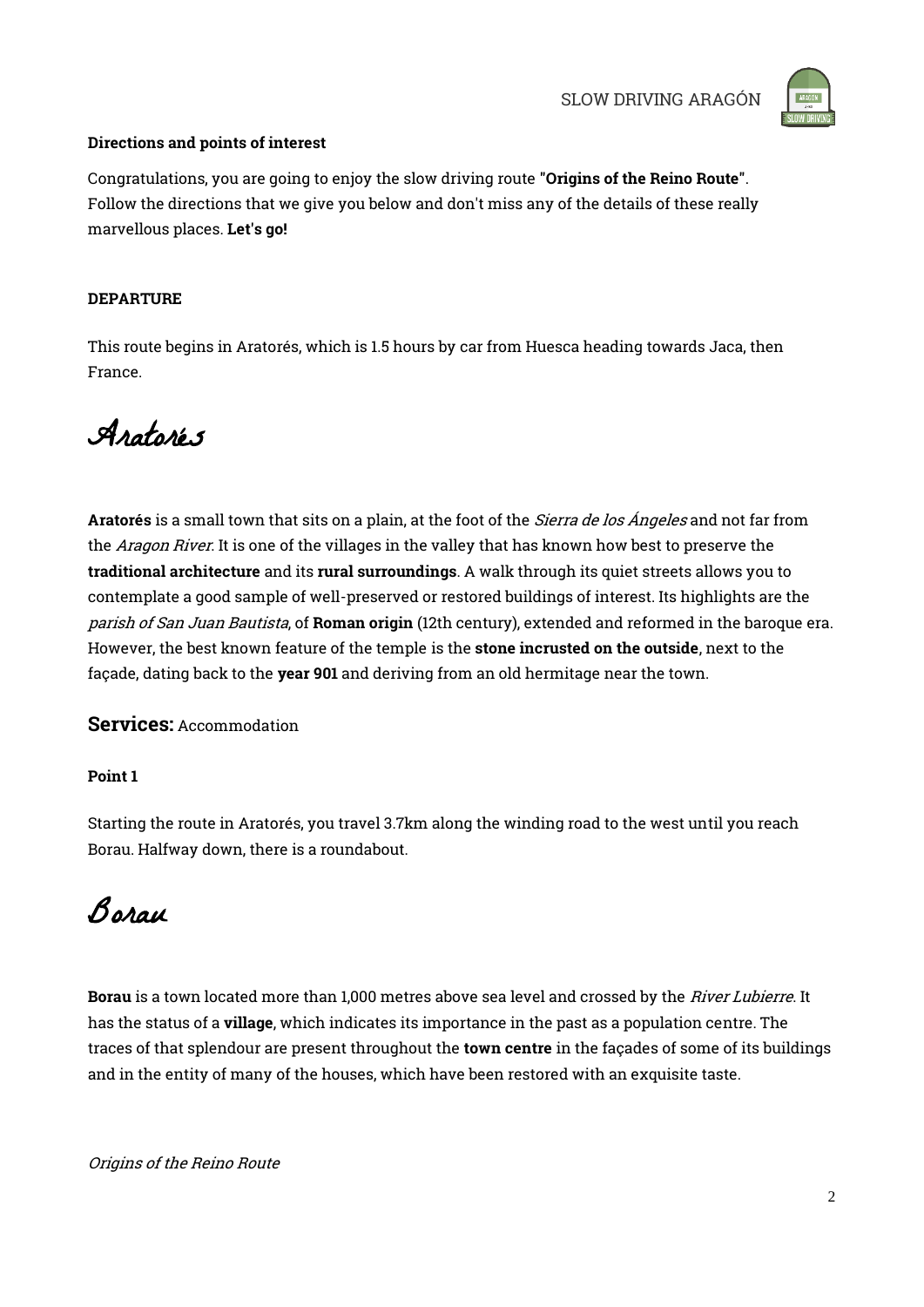

Its narrow cobblestone streets full of details, its church from the 16th century keeping watch from the top of the town, the slate roofs and slabs, and the Pyrenean chimneys, make it one of the best preserved nuclei in the area. Borau is also an excellent starting point for a stay in the Pyrenees. A few kilometres from *Jaca* and the ski resorts of Astún, Candanchú and Le Somport, it also offers an extensive network of marked trails.

Services: Restaurant, Accommodation

#### Point 2

From Borau, you head north for 1km until you reach a dirt road on the right towards the Hermitage. This is signposted.

Chapel of San Adrián de Sasabe

Very close to *Borau* is **San Adrián de Sasabe**, which was one of the **most important monasteries of the** Early Middle Ages. Only the beautiful Roman church currently remains as the only vestige of the monastery that existed there. The first Episcopal headquarters in Aragon is located at the confluence of two ravines, in a strange place that is unlikely as a location for any building, so some powerful reason must have been responsible for its promoters deciding to build it there.

It is a Roman temple (10th century) which, like the nearby chapel of *Iguácel*, combines the styles of Lombard Romanesque and Jaques, which points to the different periods of its construction. It has good capitals and some inscriptions of great interest and is one of the most important monasteries in the history of Aragon. According to the legend, this monastery was also one of the locations of the *Holy* Grail in the Pyrenees on its trip to San Juan de la Peña and later to the Cathedral of Valencia.

#### Point 3

Return by the dirt road to the main road; where you turn right heading northwest until arriving at Aísa.

Aísa

Aísa gives name to one of the most beautiful and unknown valleys of the Aragonese Pyrenees. The town is located more than 1,000 metres above sea level south of the Aspe peak, one of the most spectacular landscapes of the Pyrenees.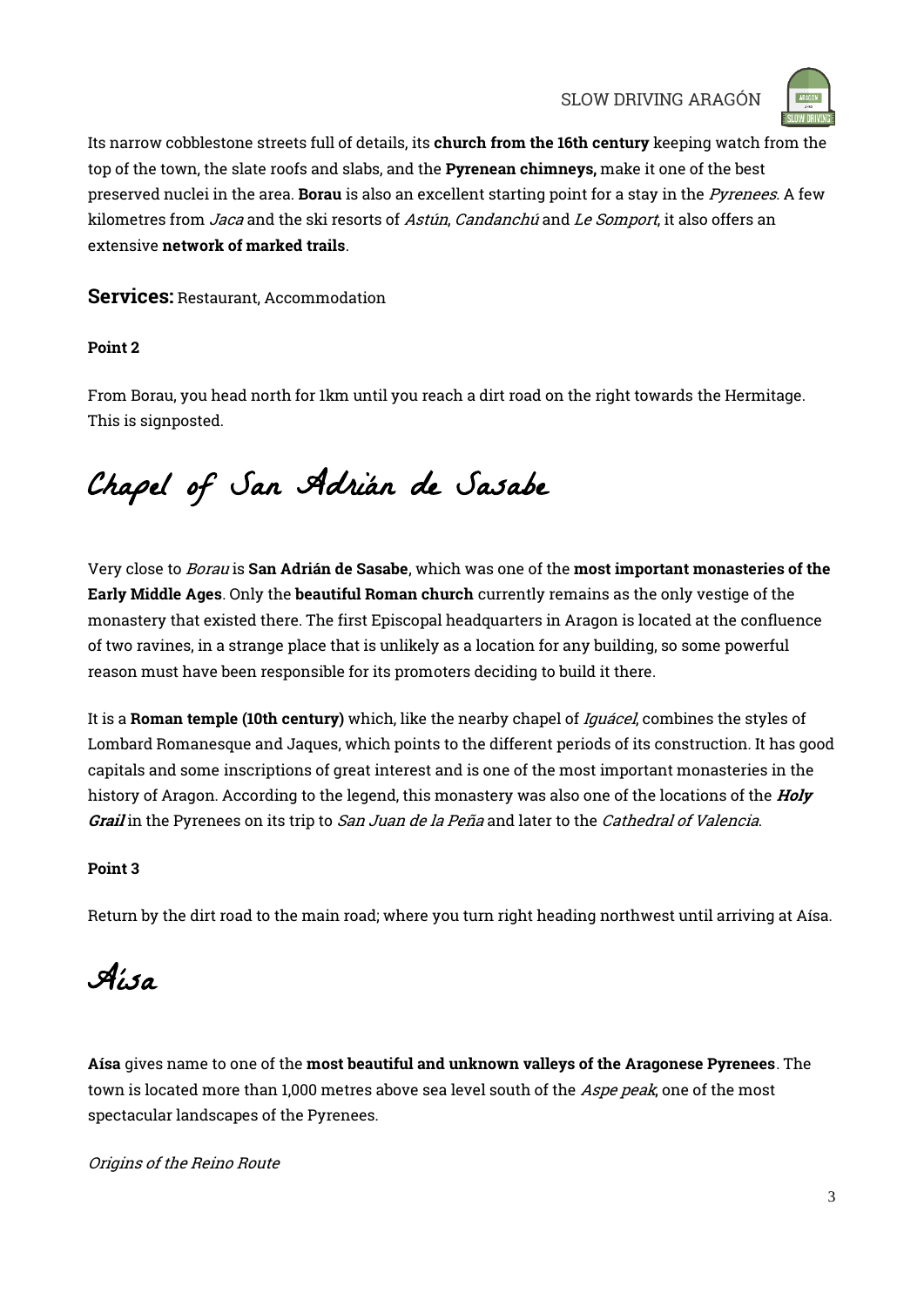

The prestigious ski resort of Candanchú, the most veteran ski resort in the country, is also integrated into the extensive municipality. The nucleus of Aísa stands out for its excellent state of conservation of a good part of its houses and for the careful renovations that have managed to remain faithful to the unmistakable style of popular mountain architecture. Slate roofs, beautiful chimneys and façades with exposed stone are reproduced with pleasant harmony throughout the town centre. This town, together with Jasa, Aragüés del Puerto, Ansó, Hecho and La Canal de Berdún, make up the Protected Landscape of the Natural Park of the Western Valleys.

Services: Restaurant, Accommodation

#### Point 4

The section from Aisa to Jasa is especially winding, including some very narrow sections. From Aísa, turn left and take the A2605 north for a total distance of 9.8km.

Jasa

The small municipal area of Jasa is hidden on the left bank of the *Osia river valley between mid*mountain lands dotted with forests. The town centre sits on the edge of a terrace overlooking the mouth of the Larrigo ravine.

The parish church of *Nuestra Señora de la Asunción* stands out in a group of traditional mountain architecture. Embroideries, such as the *Sandiniés*, are spread across the municipal area, which complete the panorama of traditional architecture. A network of traditional trails and modern tracks allow access to any corner of the municipality, highlighting the beautiful views that are found at the top of the *Sierra de Luesia*, the top of which can be accessed comfortably by the road from Aisa. Part of its municipal district is occupied by the **Natural Park of the Western Valleys**.

Services: Restaurant, Accommodation

#### Point 5

From Jasa, turn left and join the road that comes down from Aragüés del Puerto, another of the Pyrenean jewels (A2605). Upon leaving, you cross the Osia river. You then go west until you join the A176 where you turn right going north to Hecho. This section is 14.8km.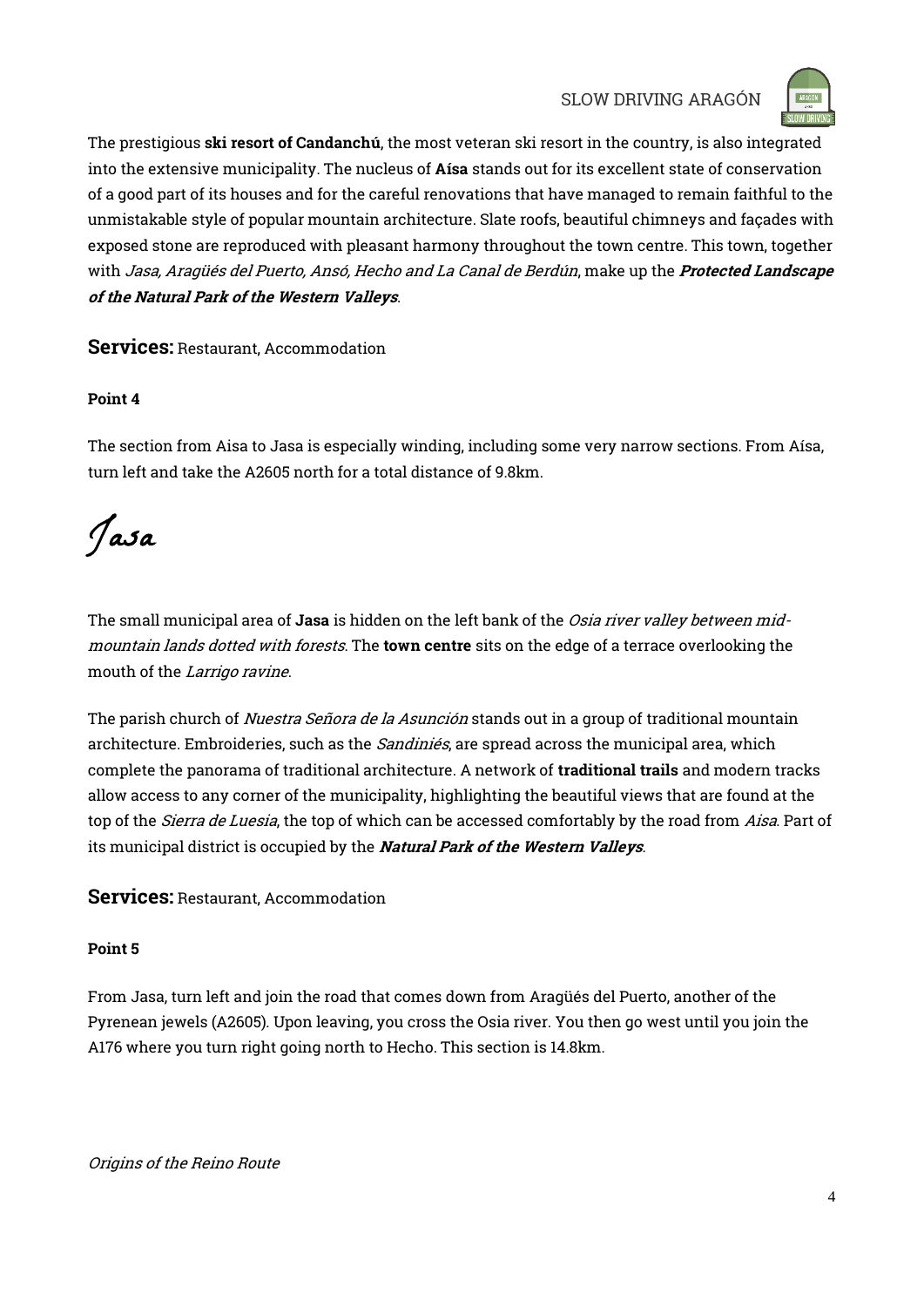

### Hecho/Echo

The Valle de Hecho/Val de Echo is one of the places in the Pyrenees that is worth discovering. Besides having splendid natural surroundings, in which there are still animals such as the brown bear or the bearded vulture, the inhabitants have known how to preserve their traditions and culture. The variety of the Aragonese language, the *cheso*, is one of its jewels. The **Selva de Oza** is one of the most beautiful corners of the Pyrenees. A beautiful mixed forest formed by firs, pines and beech trees. Other unique places are the spectacular *congosto de la Boca del Infierno*, the *valle de Guarrinza*, covered with green meadows.

The village of Hecho/Echo, which gives its name to the valley, stands out for its well-preserved urban complex, famous for its particular traditional architecture. Walking through its streets means discovering a stone architecture, in which doors, walls, windows, balconies and chimneys are bestowed with their own personality. The church of *San Martín*, of Roman origin and from which you have a beautiful view of the city centre, the *Casa Mazo ethnological museum*, where you can admire the traditional costumes worn by the *chesos* until the end of the 20th century, or the open-air contemporary sculpture museum, make up an attractive enough panorama worthwhile stopping to visit.

Services: Restaurant, Accommodation, Petrol Station, Camping

#### Point 6

From Hecho, take the road heading north after leaving by Calle Cruz Alta. It is then 2.4km to the Monastery of Siresa.

### Siresa

A few kilometres from *Hecho/Echo* is the impressive *Roman monastery of San Pedro de Siresa* (9th century). Its Carolingian origin testifies to the influence of the Frankish Kingdom in the origins of Aragon. The current parochial church is the only testimony of the monastery of San Pedro.

The external appearance of the building is captivating and its remarkable dimension expresses its past splendour. It has a Latin cross layout, a semicircular apse and a unique western portico. Several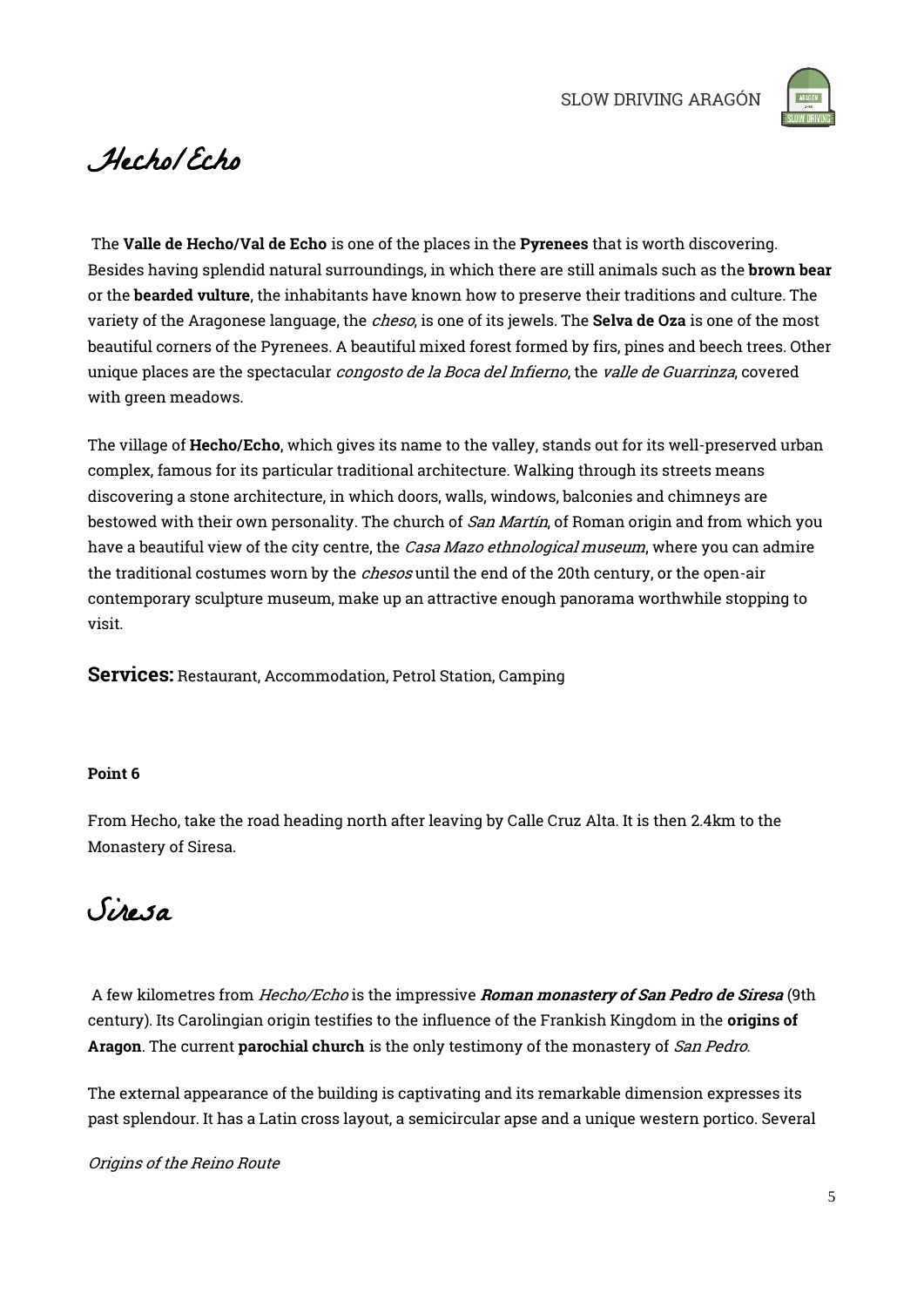

blind semicircular arches cover the body of the nave with strong buttresses that reinforce its power. The access by the foot area stands out for the **beautiful tympanum** with the traditional crismon. The temple, together with the **beautiful town of Siresa** which surrounds it, is one of the most unique urban complexes in the entire Jacetania. The tradition affirms that the Aragonese monarch Alfonso I the Battler was baptised in the baptismal font.

Services: Restaurant, Accommodation

#### Point 7

From Siresa, you take the road back towards Hecho, go past it and turn right at Paseo San Antón, turning right and taking the A176 towards Ansó.

Ansó

Ansó is a monumental village, a living example of the Pyrenean folk architecture. This village has one of the best preserved urban centres of the Aragonese Pyrenees. Declared a Historic Site, BIC and included in the list of most beautiful villages in Spain, its houses of defined architecture have an abundance of galleries, balconies, archways and typical chimneys that crown the wide roofs of the Ansotana roof tile.

Among its houses and streets, which are born from the stone collected from the river, there is a medieval tower from the 14th century and the parish church of San Pedro (16th century). The Ansotans have managed to preserve their customs and traditions and proof of this is the clothing, one of the richest and most varied of the Peninsula. The Ansotano suit is one of the oldest in Europe and the hallmark of the valley. The costume and its history can be found in the Museum of Costume of Ansó.

The *hanging valley of Aguas Tuertas (with* a **megalithic dolmen** 5,000 years old) or the *Ibón de Estanés*, with emerald coloured waters, are just two examples of the splendid landscapes that we can admire in its municipal area.

Services: Restaurant, Accommodation, Camping

Point 8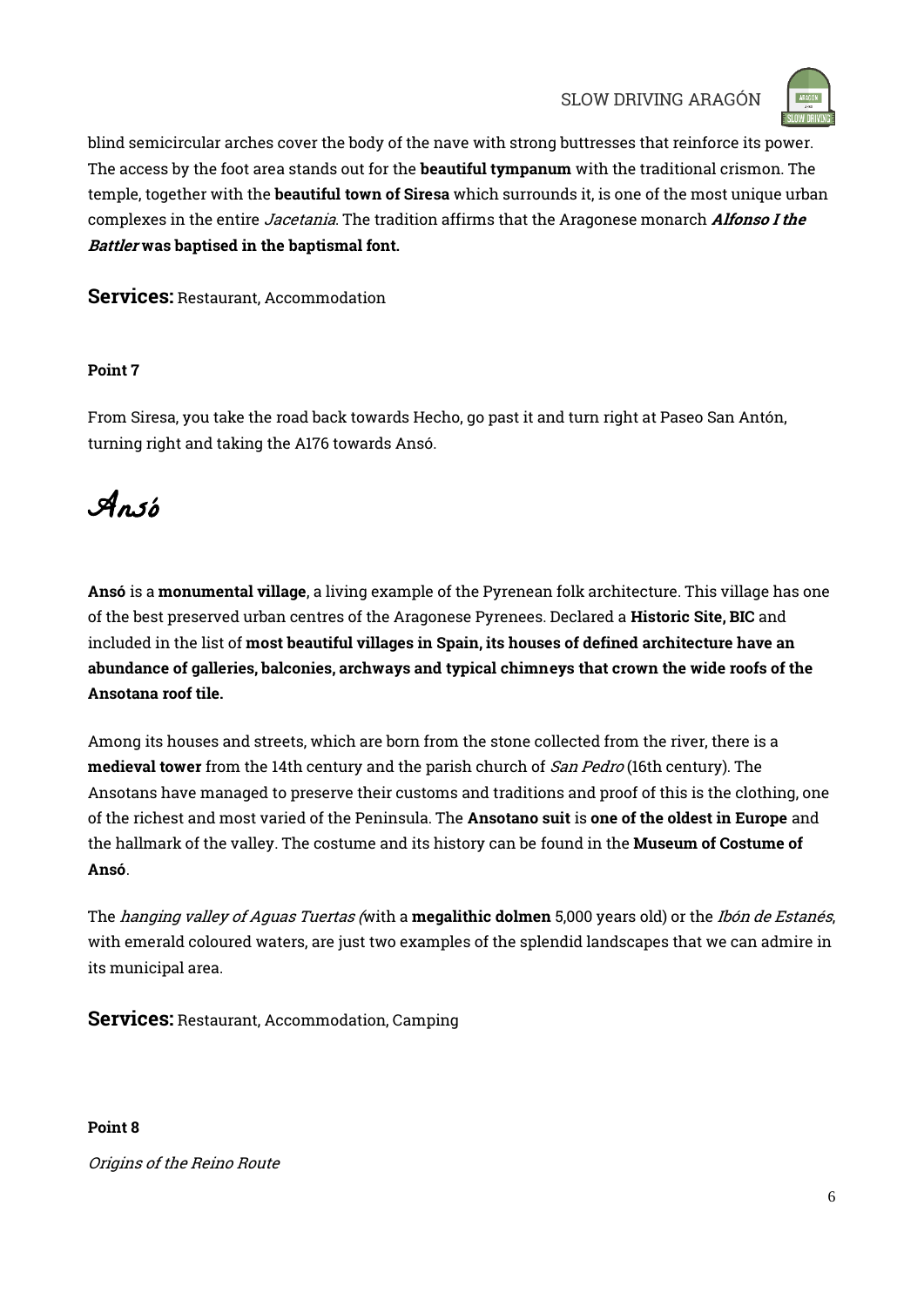

From Ansó, you return by the A176 heading south. After a while, the road continues into the A1602, heading towards Berdún. This route is 16.2km long and crosses over between the left and right banks of the Veral River with some spectacular scenery.

Foz de Biniés

The Foz de Biniés is a spectacular canyon located between *Bedún* and Ansó that has been declared a Site of Community Importance (SCI) and forms part of the Protected Landscape of Las Foces de Fago and Biniés.

This great fluvial gorge of about 5 kilometres in length has been opened by the Veral River for centuries as a result of the erosion of limestones that form its bed. The result is a surprising landscape that results in one of the most beautiful gorges in the whole of the *Pyrenees* with vertical walls more than 200 metres high. Mixed and deciduous forests decorate the mountains together with impressive oaks and holm oaks. At the end of the road, to the north of the ravine in the direction of Ansó, we find the viewpoint of La Foz de Biniés, equipped with wooden benches and a panel with information on the birds that can be spotted.

#### Point 9

This section continues from the previous. After reaching a high point, there is a road to the left leading directly to Biniés.

## Biniés

The town of Biniés is located at the entrance to the Ansó valley, bordering on *Hecho* and Navarra. In its urban centre two buildings stand out: the parochial church of baroque style and the castle-palace of Los Urriés.

The church, dedicated to *San Salvador*, consists of a nave with side chapels. The tower is square and composed of two bodies. The castle, which looks out over a wide landscape through which the Veral River flows, is privately owned and has a quadrangular base of small dimensions, the angles of which have four towers that are taller than the mural canvases that unite them. This castle-palace is considered one of the most important medieval strongholds of the region.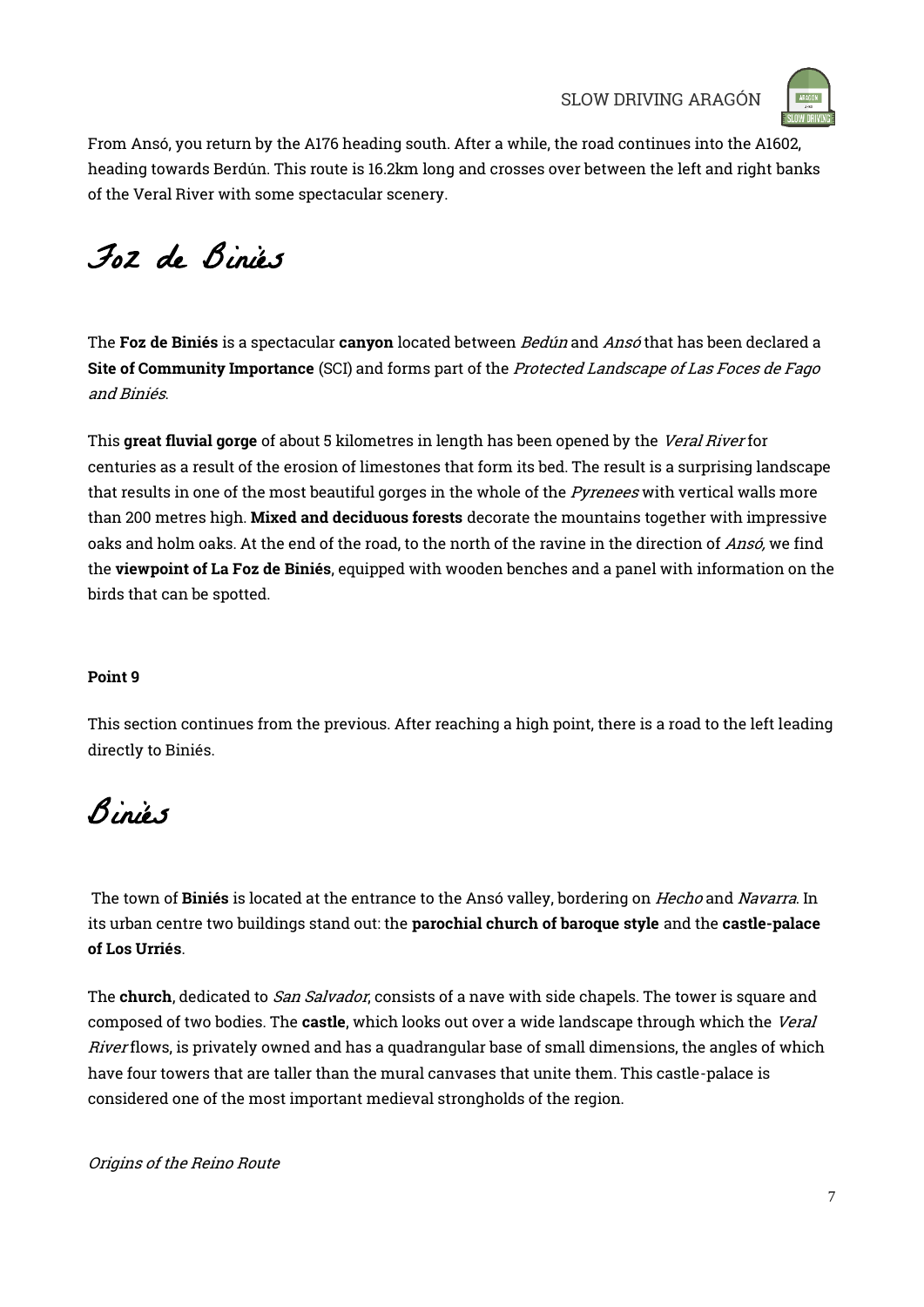

#### Point 10

To get to Berdún, return by the same road from Biniés and rejoin the A1602 road. Turn left and head southwest for 4.8km. Here you leave behind the Pyrenean landscape, the Foz de Binies and fields of almond trees and you reach a cereal plain.

Berdún

The hamlet of the village of **Berdún** is grouped on the top of a hill from where the extensive cereal fields of the Berdñun Canal are dominated. This town is declared a *Site of Cultural Interest of the* Camino de Santiago. Walking through its streets you can still see the remains of its old wall, as well as one of the four gateways that it once had.

It has an interesting urban centre, where the abundance of coats of arms and shields on the houses tell us about its importance in history. Magnificent façades and other architectural and decorative details can be seen in mansions and manor houses, such as the Marqués de La Cadena and Esclarín. Among its buildings, the *monumental church of Santa Eulalia*. It is a large building made of stone and brick along different construction phases. In the interior, the balustrade of the choir and its lectern, eave and ashlar stand out, as well as the baroque organ and the main altarpiece dedicated to *Santa* Eulalia.

Services: Restaurant, Accommodation

#### Point 11

Heading south through the Plaza Mercadal, you go down and leave behind the town of Berdún to rejoin the N240 for 9km.

Puente la Reina de Jaca

Puente la Reina is the capital of the municipality that also includes Santa Engracia and Javierregay. It is a modern population centre that emerged spontaneously in a privileged location at the crossroads to Pamplona, Jaca, Huesca, valles de Hecho, Ansó and also Aragüés del Puerto and Jasa. This modern agglomeration takes its name from an ancient medieval bridge, the remains of which are hidden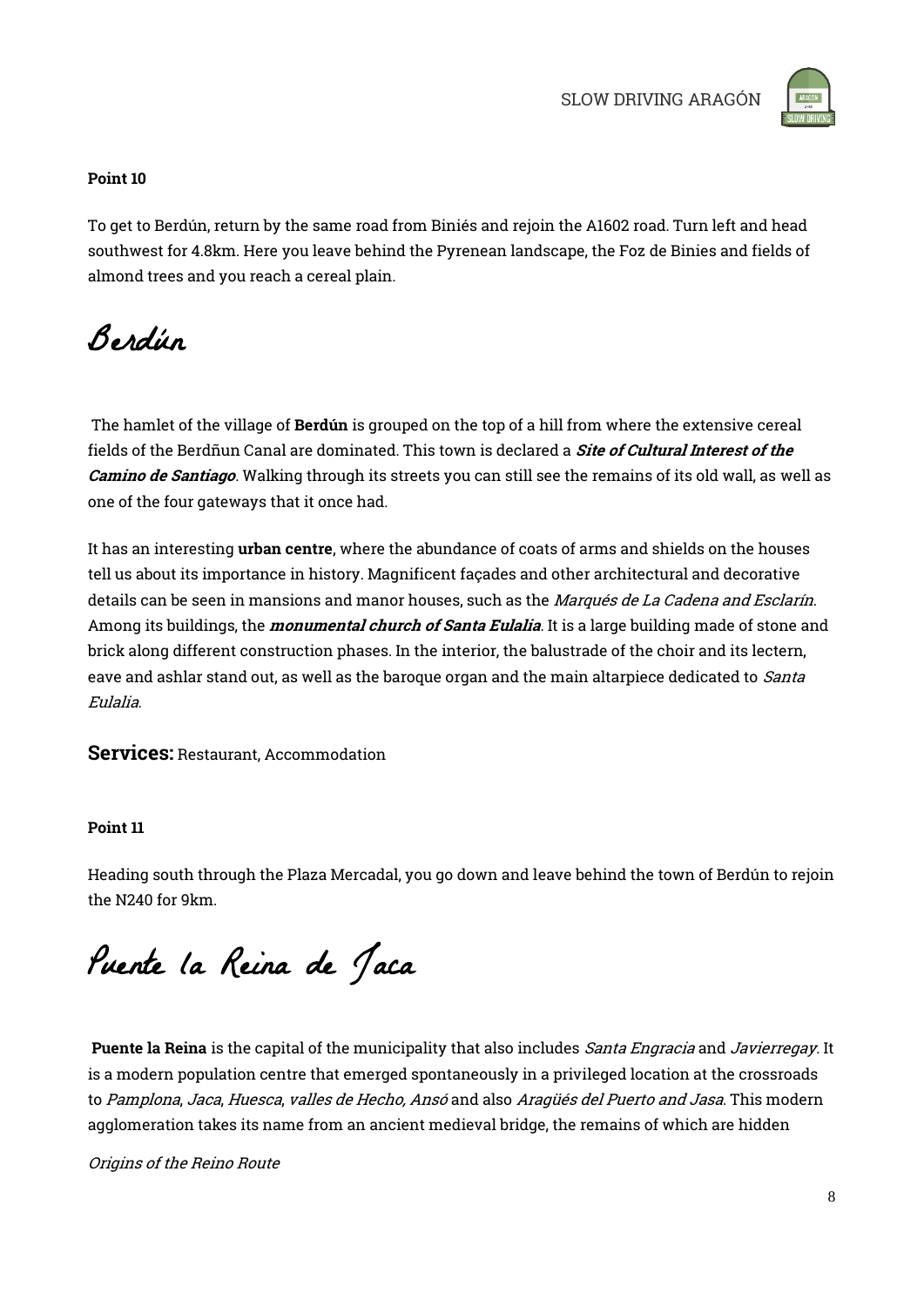

approximately a kilometre upstream of the current one. In the same plot of the modern neighbourhood, there was the town or village called Osturit or Astorito in medieval times. Astorito was the royal seat. The Kings of Aragon owned buildings there as well as rural properties. Mentioned in the Codex Calixtino, from the 12th century, it was considered one of the essential stages of the Camino de Santiago in Aragon. Donated to the monastery of Veruela, it became the property of the *jacetana* church in the 13th century, and was later depopulated.

Services: Restaurant, Accommodation, Petrol Station

#### Point 12

Leaving Puente la Reina de Jaca and crossing the Aragón River, you follow the N240 eastwards. You then take the turning on the right for the A1603 towards Santa Cruz de la Serós and San Juan de la Peña. This section is 13.2km.

## Santa Cruz de la Serós

Santa Cruz is one of the localities of Aragon that has best preserved its traditional architecture, with stone houses topped with the typical tile roofs, beautiful fringed chimneys crowned by the famous scarecrows, windows, balconies, roofs… But in Santa Cruz don't miss out on a visit to the two temples: the *monumental church of Santa María* and the *church of San Caprasio*. With striking shapes, Santa María is one of the jewels of the Aragonese Roman period of the 12th century and its multi-storey bell tower is, without a doubt, the most spectacular of the Roman period in Aragon. The church has survived practically intact, while the various dependencies of the old monastery were disappearing with the passage of time. In the lower part of the town, the *church of San Caprasio* is also remarkable as a prototype of the Roman period variant of the 11th century.

Leaving Puente la Reina de Jaca and crossing the Aragón River, you follow the N240 eastwards. You then take the turning on the right for the A1603 towards Santa Cruz de la Serós and San Juan de la Peña. This section is 13.2km.

Services: Restaurant, Accommodation

Point 13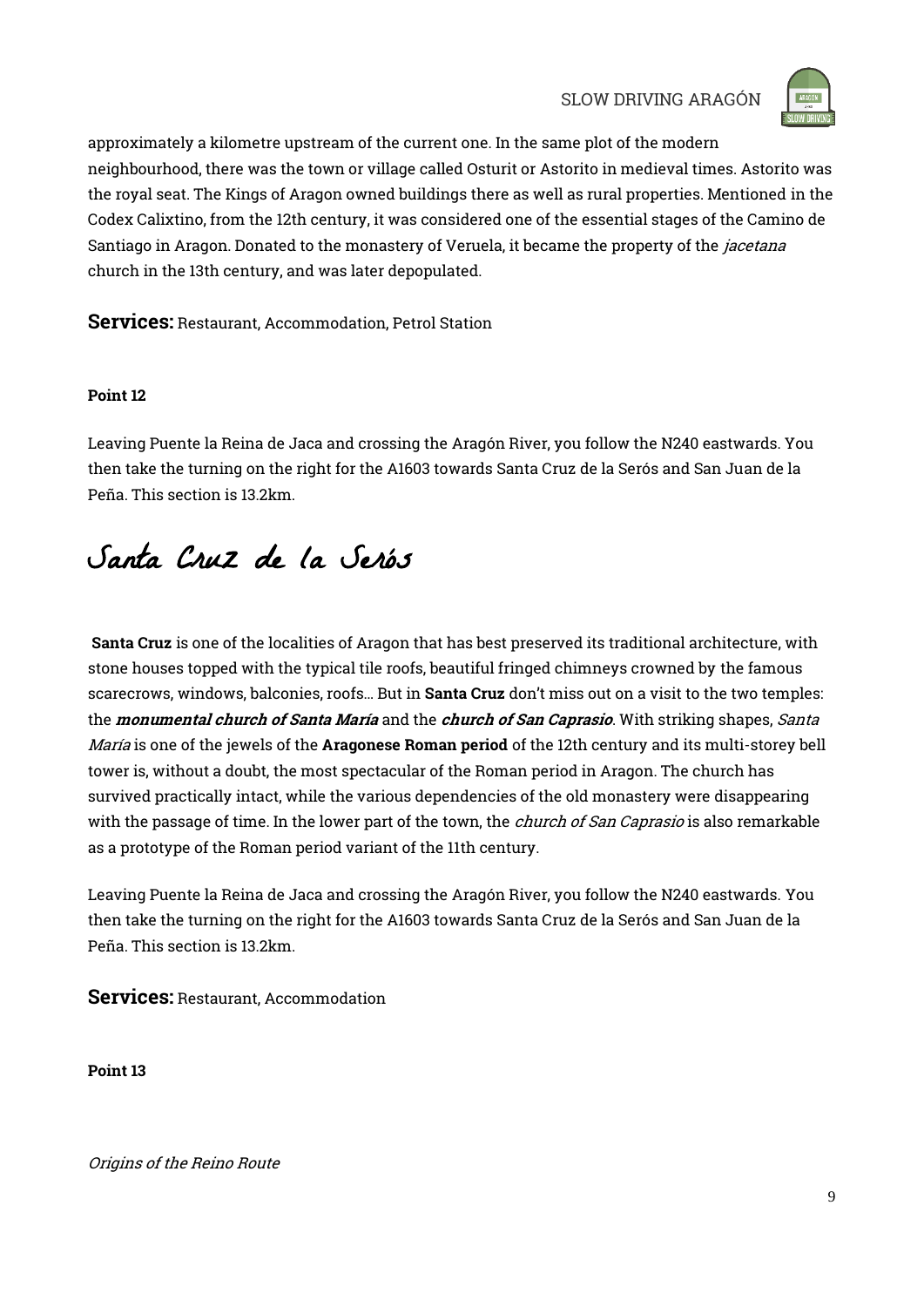

From Santa Cruz de la Serós, you retake the A1603. This section is 8.2km along a winding road to the old and new monasteries of San Juan de la Peña.

# San Juan de la Peña

A few kilometres from **Jaca**, the *old monastery of San Juan de la Peña* shines with its own light in the list of medieval jewels. To visit this monastery, hidden under a gigantic rocky mass, is a chance to travel back in time to the cradle of the most legendary Aragon. This authentic jewel of Roman period art is one of the most emblematic monuments of Aragon for its extraordinary historical and artistic value, as its walls were witness to the origins of the Reino de Aragón.

Inside, with its extensive chronology, which begins in the 10th century, the primitive Mozarabic church stands out, the so-called *Pantheon of Nobles*, the upper church, consecrated in 1094 and the beautiful *Gothic chapel of San Victorián*. But above all, the **beautiful Roman period cloister stands out**, where the capitals represent biblical scenes of great expressiveness, and the Royal Pantheon, of neoclassical style and built in the 18th century. This pantheon houses up to 27 tombs, among which Ramiro I, Sancho Ramírez and Pedro I are found.

Services: Restaurant, Accommodation

#### End of route

Continuing along the same A1603 for 11.3km, along more winding stretches, you reach Bernúes, from where you can join the main Aragon Kings route (Reyes de Aragón) on the A1205.

Bernués

Bernués is located on a hill on the old royal road from Zaragoza to Jaca, to the south of Peña Oroel and the Sierra de San Juan de la Peña.

Origins of the Reino Route It is a typical example of a town-street, the **urban area** preserves remarkable samples of popular domestic architecture like Casa Bisús, casa infanzona from the 17th century, or Casa Gairín from the 18th century. The *parish church of San Martín de Tours* is a baroque building with a rectangular layout, its walls lined internally with polychromatic stuccos that mask the humbleness of its building. The altarpieces of its chapels and especially the main altarpiece dedicated to La Asunción contribute to this. Over the entrance door there are the remains of a Romanesque Christ of unknown provenance.